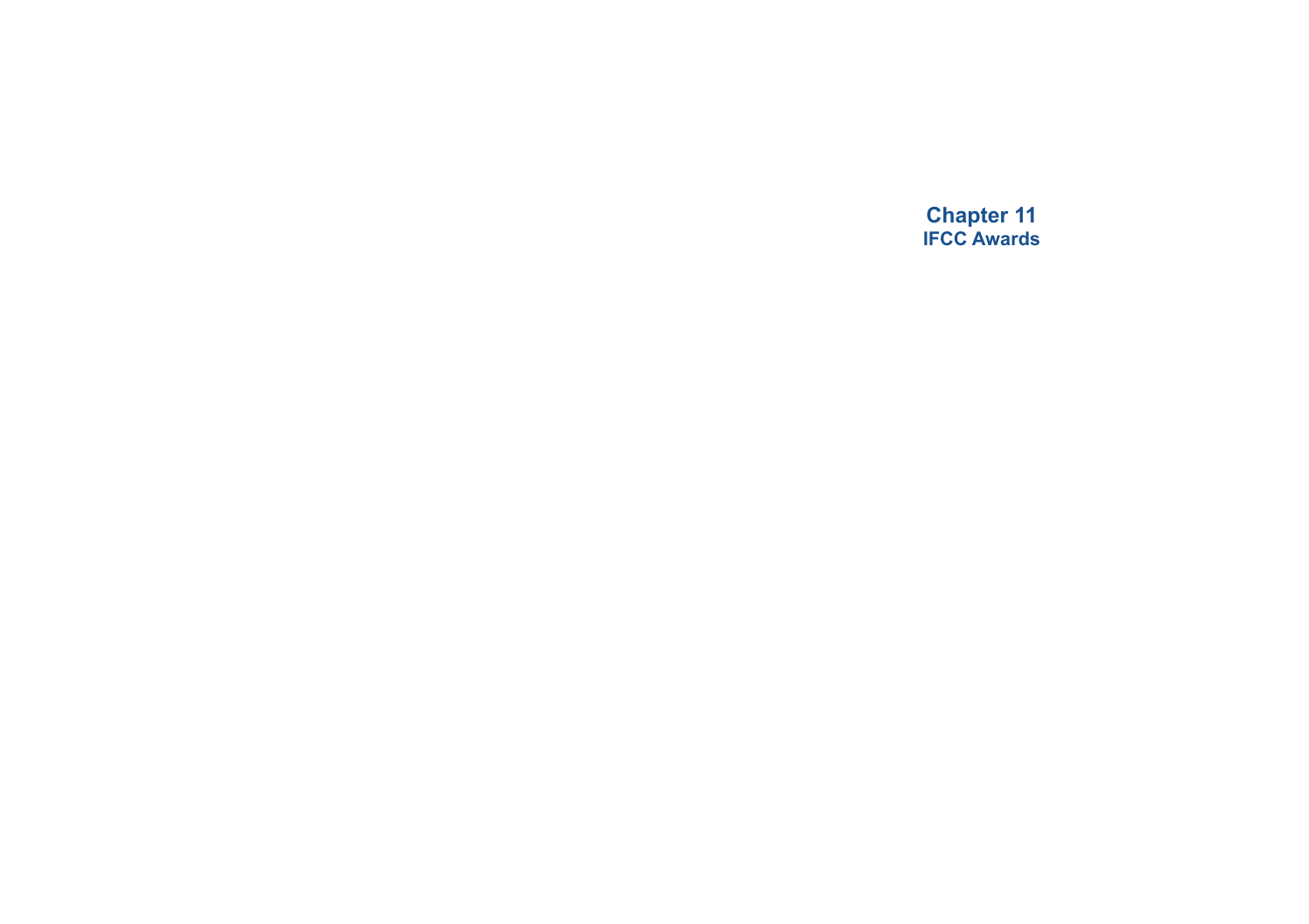# **11.1. Awards Committee**

| <b>Members</b>            |                 |                |                 |                       |
|---------------------------|-----------------|----------------|-----------------|-----------------------|
| <b>Name</b>               | <b>Position</b> | <b>Country</b> | <b>Term</b>     | <b>Time in Office</b> |
| H. Morris                 | Chair           | AU.            | 2 <sub>nd</sub> | 2015 01 - 2017 12     |
| M. Jouma                  | Member          | SY             | 2 <sub>nd</sub> | 2015 01 - 2017 12     |
| L. Lai                    | Member          | MY             | 2 <sub>nd</sub> | 2015 01 - 2017 12     |
| V. Steenkamp              | Member          | ΖA             | 1 <sup>st</sup> | 2015 01 - 2017 12     |
| G. Sypniewska             | Member          | PL             | 2 <sub>nd</sub> | 2015 01 - 2017 12     |
| <b>Nomination Pending</b> |                 |                |                 |                       |

The officers of the IFCC or members of the IFCC Awards Committee are not eligible for the awards during their tenure of office.

# **IFCC Awards and Recipients**

## **11.1.1. IFCC Distinguished Clinical Chemist Award**

This award recognises an individual who has made outstanding contributions to the science of Clinical Chemistry and Laboratory Medicine, or the application of Clinical Chemistry to the understanding or solution of medical problems.

- 1969 D.D. Van Slyke (US)
- 1972 C.P. Stewart (UK)
- 1975 L. Eldjarn (NO)
- 1978 C.B. Laurell (SE)<br>1981 P. Metais (FR)
- P. Metais (FR)
- 1984 P. Astrup (DK)<br>1987 H.U. Bergmeye
- 1987 H.U. Bergmeyer (DE)<br>1990 N.G. Anderson (US)
- N.G. Anderson (US)
- 1993 R. Ekins (UK)<br>1996 M. Wilchek (IL
- M. Wilchek (IL)
- 1999 D.W. Moss (UK)
- 2002 C.N. Hales (UK)
- 2005 G.M. Siest (FR)
- 2008 D.S. Young (US)<br>2011 U.H.E. Stenman
- U.H.E. Stenman (FI)
- 2014 M.J. McQueen (CA)

## **11.1.2. IFCC Distinguished International Services Award (1981-1987) IFCC-Wishinsky Award for Distinguished International Service (Since 1990)**

This award honours an individual who has made unique contributions to the promotion and understanding of Clinical Chemistry and Laboratory Medicine throughout the world.

- 1981 M. Rubin (US)<br>1984 P. Lous (DK)
- 
- 1984 P. Lous (DK)<br>1987 T.P. Whitehea T.P. Whitehead (UK)
- 1990 M.L. Castillo de Sanchez (MX)<br>1993 R. Dybkaer (DK)
- R. Dybkaer (DK)
- 1996 N. Tietz (US)
- 1999 M. Shaarawy (EG)
- 2002 O. Zinder (IL)

**Chapter 11: IFCC Awards 167**